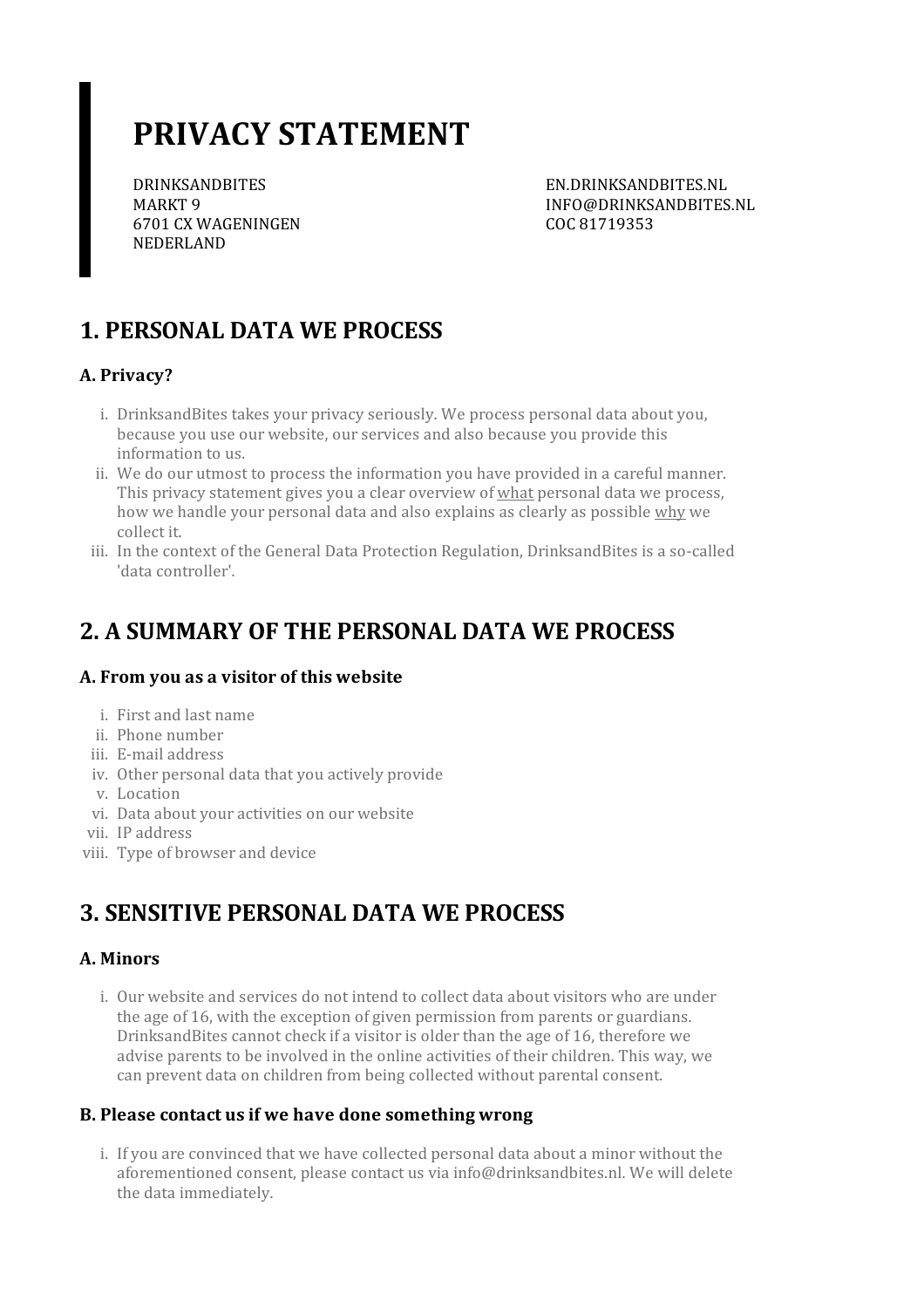## **4. WHY WE NEED YOUR DATA AND FOR HOW LONG**

#### **A. DrinksandBites processes your personal data with the following purposes:**

- i. To be able to e-mail you when this is necessary to provide our services;
- ii. To send you requested information as a result of filling out the contact form and finally;
- iii. To analyse your behaviour on the website in orderto improve our website and to adjust it to your preferences.

### **B. The duration for which we store your data**

i. DrinksandBites will not store your personal data any longer than necessary to achieve the purposes for which your data is collected. If you would like information about our retention periods in your specific case, please contact: info@drinksandbites.nl.

## **5. SHARING WITH OTHERS**

i. Except for the cookies that we use, as included in our cookie statement, the data that we collect from you on this website will not be processed by third parties.

### **6. MAPPING OUT YOUR VISIT OF OUR WEBSITE**

### **A. Cookies**

- i. A cookie is a small text file that is stored by the browser of your computer, tablet or smartphone when you first visit this website.
- ii. DrinksandBites uses different types of cookies:
	- a. Functional cookies: These are cookies with a purely technical functionality. These ensure that the website works properly, so that it can, for example, remember your preferred settings. Using these, we can also optimize our website and the services through our website.
	- b. Analytic cookies by third parties: These cookies can keep track of your online behaviour. These cookies are placed when using analytical service providers, such as Google Analytics.
	- c. Tracking cookies: These cookies are placed by an external party. By reading these cookies the advertiser recognizes you when you visit a site in which he is also involved. If you continue browsing, personalized ads can be shown. These cookies can also keep track of your online behaviour, which may result in a very specific profile being built by these parties. This profile can be so detailed that it is considered personal data.

### **B. Cookie notification and what to do when you don't like cookies**

i. Your cookie settings were set by you on your first visit to our website. All nonfunctional cookies can be denied per category. Placement of cookies, other than functional or anonymous analytical cookies, takes place only after an active action by you as a visitor. You can change yoursettings at any time via our website.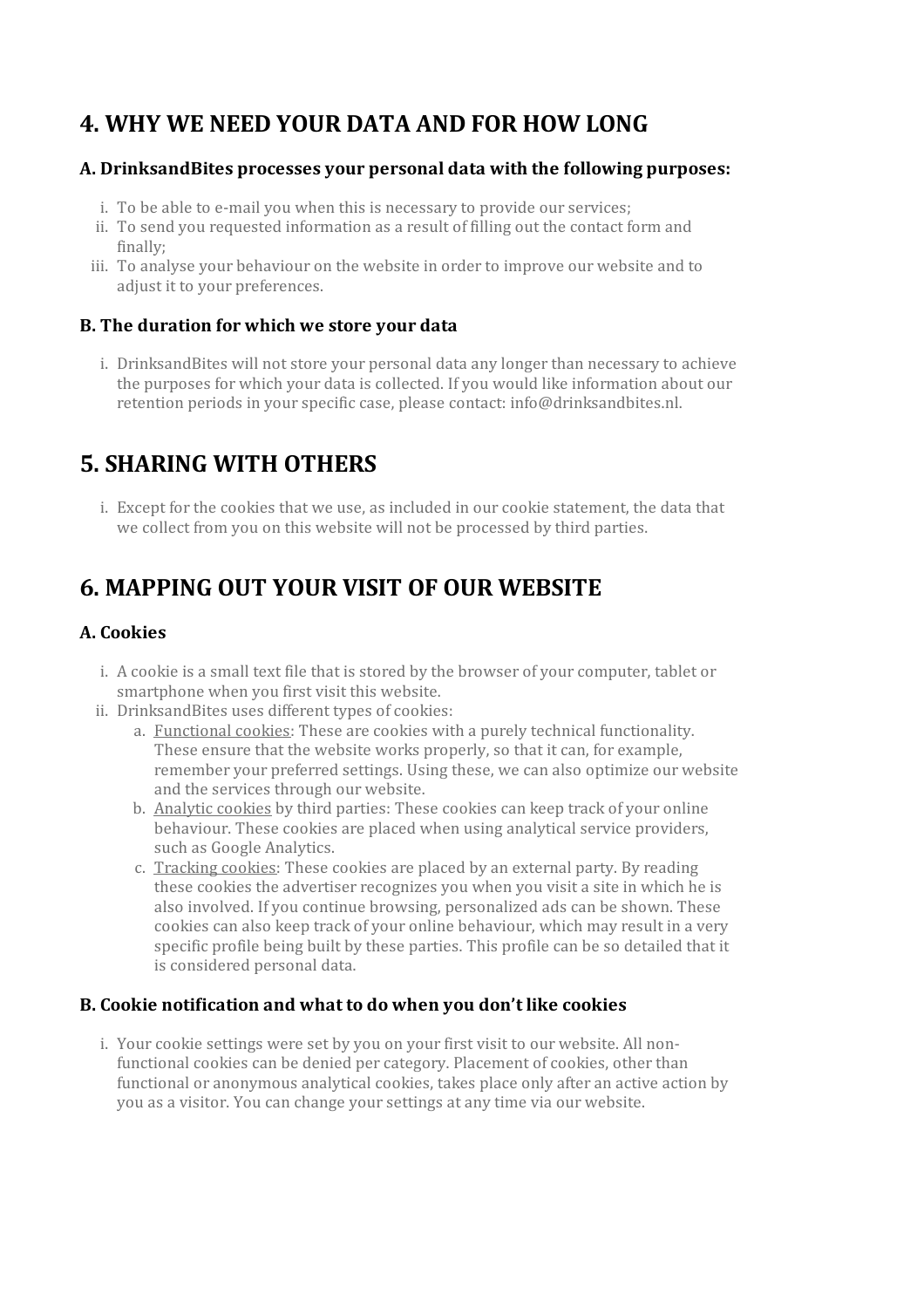# **7. ACCESSING, ADJUSTING OR DELETING YOUR DATA**

### **A. Yourrights**

- i. You have the right to
	- a. access your personal data,
	- b. request an adjustment of your data
	- c. request that less of your data be processed by us,
	- d. apply forthe removal of your data,
	- e. have your data transferred to someone else and
	- f. file a complaint as described in article 8.
- ii. If you have any questions or comments about the way DrinksandBites processes your data, please send them to info@drinksandbites.nl.
- iii. DrinksandBites wants to be sure that the request has been made by you. That is why we kindly ask that you, along with your request for access, correction or removal, send us a copy of yourID. To protect your privacy, DrinksandBites asks you to **black out** your photo, MRZ (machine readable zone, the strip with numbers at the bottom of the passport), document number and citizen service number/social security numberin this copy.
- iv. DrinksandBites will respond to your request as soon as possible, but at least within four weeks.

# **8. RIGHT TO COMPLAIN**

### **A. Internal handling**

i. If you have any complaints about the processing of (personal) data, DrinksandBites would like to clear the air with you in mutual consultation. Please send your complaint to info@drinksandbites.nl.

### **B. Data Protection Authority**

i. Based on the General Data Protection Regulation, you have the right to submit a complaint to your own Data Protection Authority about our processing of your personal data. You can contact the lead supervisory authority of DrinksandBites, which is the Dutch DPA (Autoriteit Persoonsgegevens). For more information on your right to complain, please visit the Dutch DPA's website: https://autoriteitpersoonsgegevens.nl/en.

# **9. SECURE CONNECTION USING SSL - ENCRYPTION**

### **A. SSL**

i. To protect you as a website visitor, DrinksandBites uses secure encryption technologies. Using SSL (Secure Socket Layer) your personal data is encrypted (not visible to third parties) on oursite. This way, you can be sure that your data will only be visible to you and our server.

### **B. How can I identify the secure connection?**

i. We use SSL-encryption on all parts of our site where your data is used, such as when filling out the contact form. You can check and recognize this yourself. When you are on an encrypted part of oursite, you will see a (green) lock symbol appearing in the lower-right ortop-left corner of your browser. In addition, the URL of http:// changes to https:// which also indicates that the page is secure.